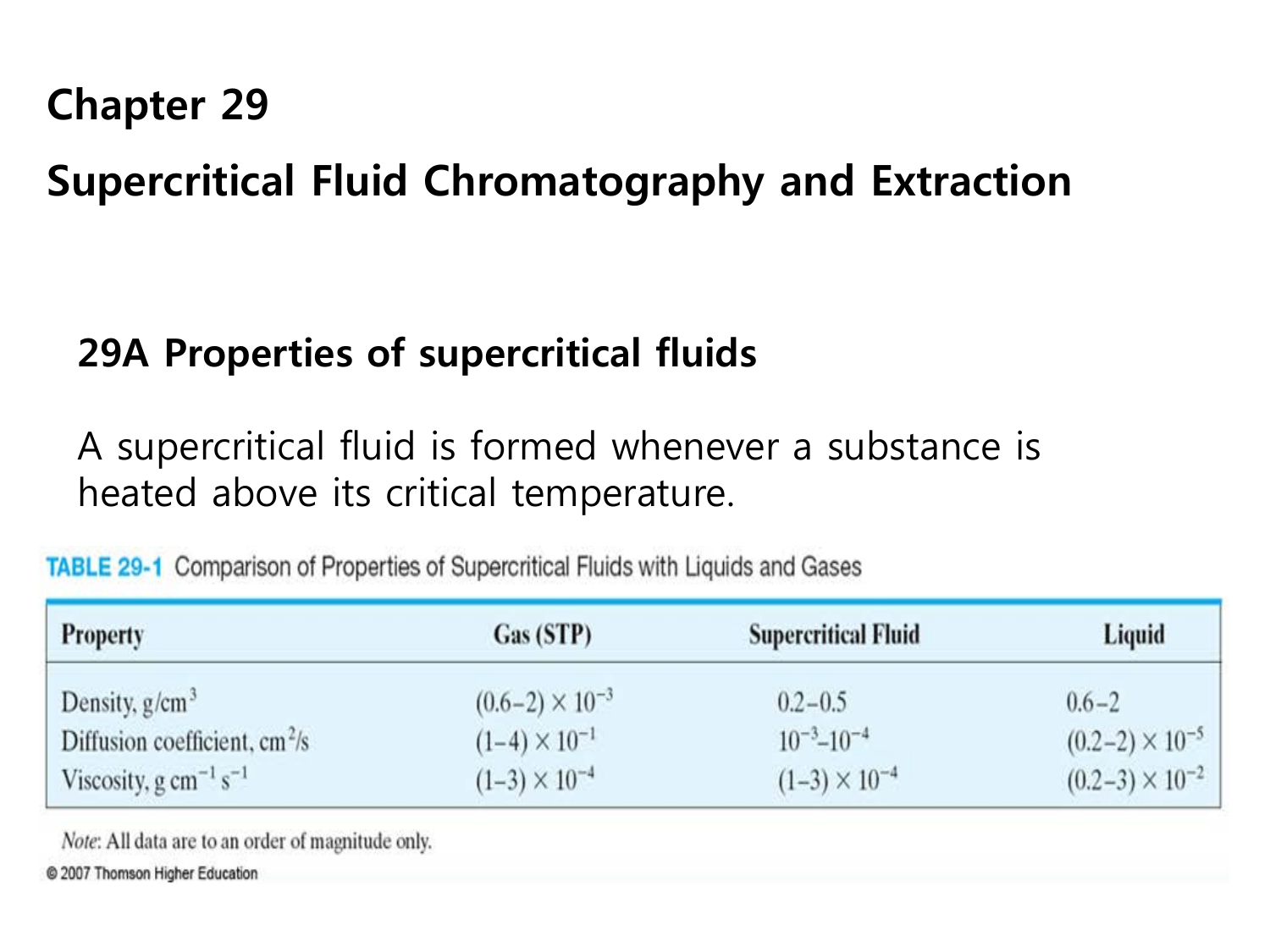| <b>Fluid</b>    | <b>Critical Temperature,</b><br>°C | <b>Critical Pressure,</b><br>atm | <b>Critical Point</b><br>Density, g/mL | <b>Density at 400</b><br>atm, g/mL |
|-----------------|------------------------------------|----------------------------------|----------------------------------------|------------------------------------|
| CO <sub>2</sub> | 31.3                               | 72.9                             | 0.47                                   | 0.96                               |
| $N_2O$          | 36.5                               | 71.7                             | 0.45                                   | 0.94                               |
| NH <sub>3</sub> | 132.5                              | 112.5                            | 0.24                                   | 0.40                               |
| $n$ -Butane     | 152.0                              | 37.5                             | 0.23                                   | 0.50                               |

### **TABLE 29-2 Properties of Some Supercritical Fluids**

© 2007 Thomson Higher Education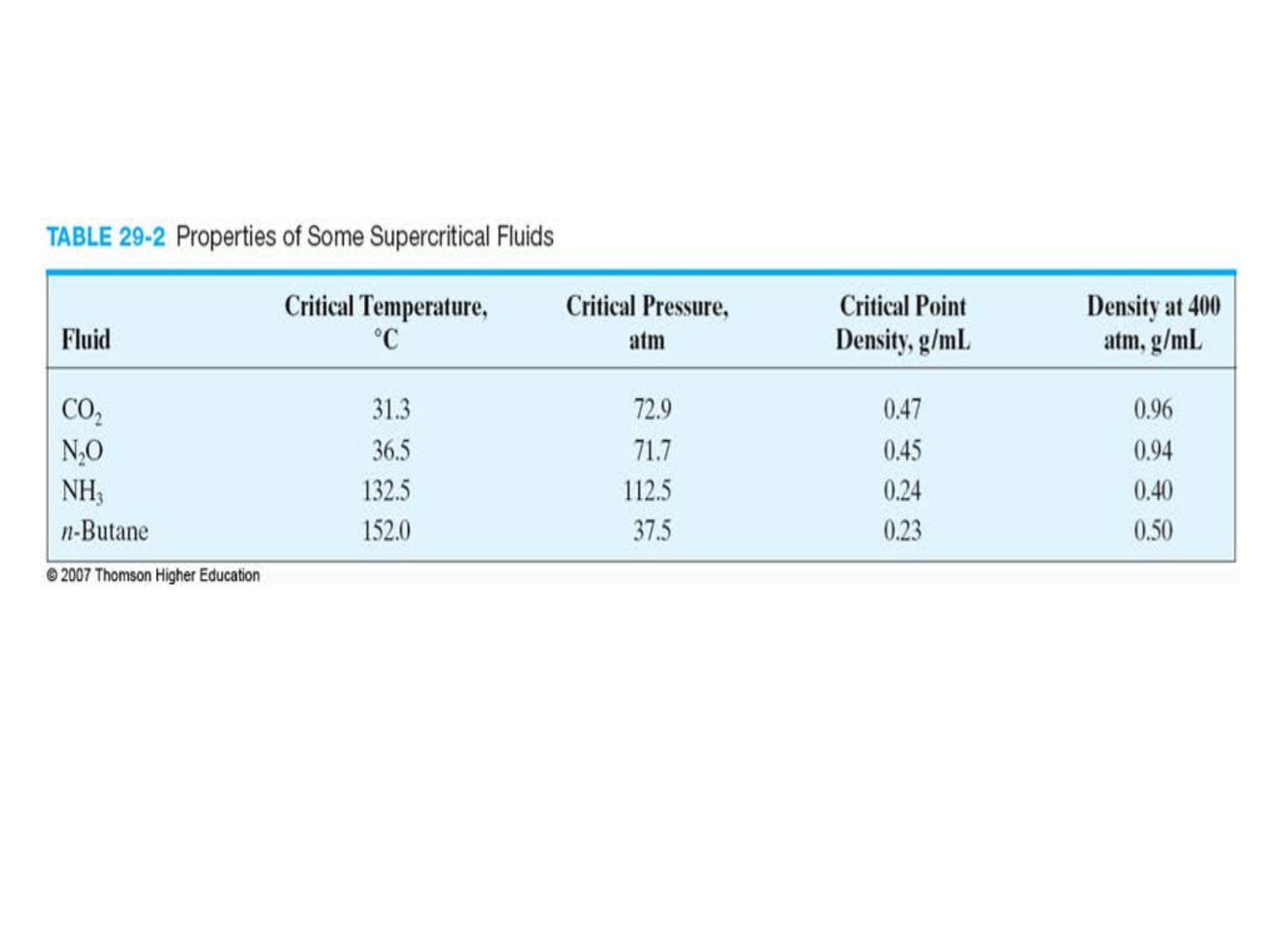**Supercritical Fluids** 



# Moves like a gas and dissolves things like a liquid











**Subcritical** 

**Supercritical** 

Increasing pressure, phase boundary disappears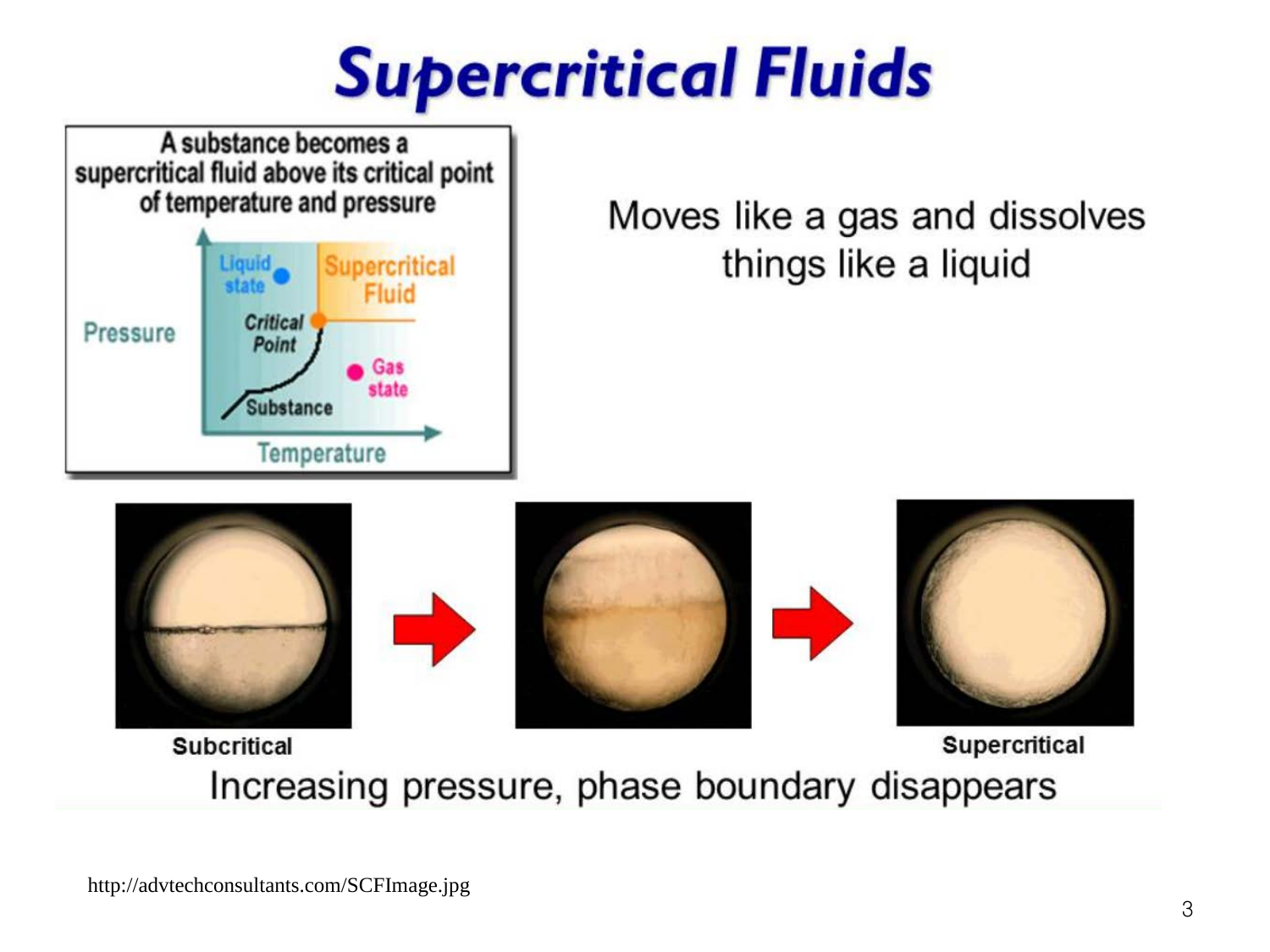http://www.suflux.com/EN/products/scf\_img/scf01\_img01.jpg http://www.buykorea.org/product-details/supercritical-fluid-system-supercritical-extraction-system--3014692.html

### **supercritical fluids**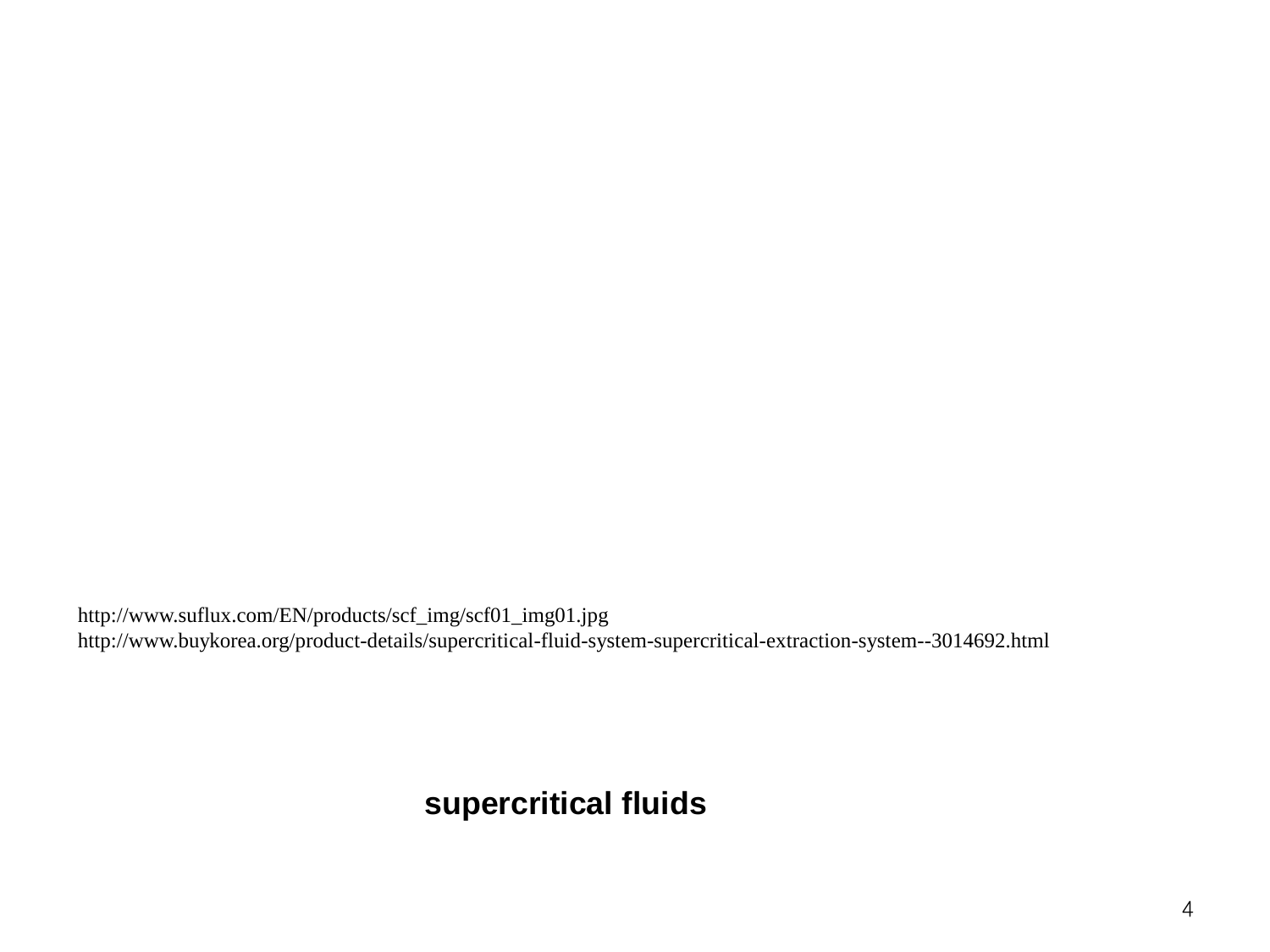# **29B Supercritical fluid chromatography**

## **29B-1 Instrumentation and Operating Variables**

As shown in Fig 29-1, instruments for SFC are similar in most aspects to the instruments for HPLC described in Section 28C.

As shown in Fig 29-1, in a commercial instrument for SFC, such instrument variables as pumping pressure, oven temperature, and detector performance are computer controlled.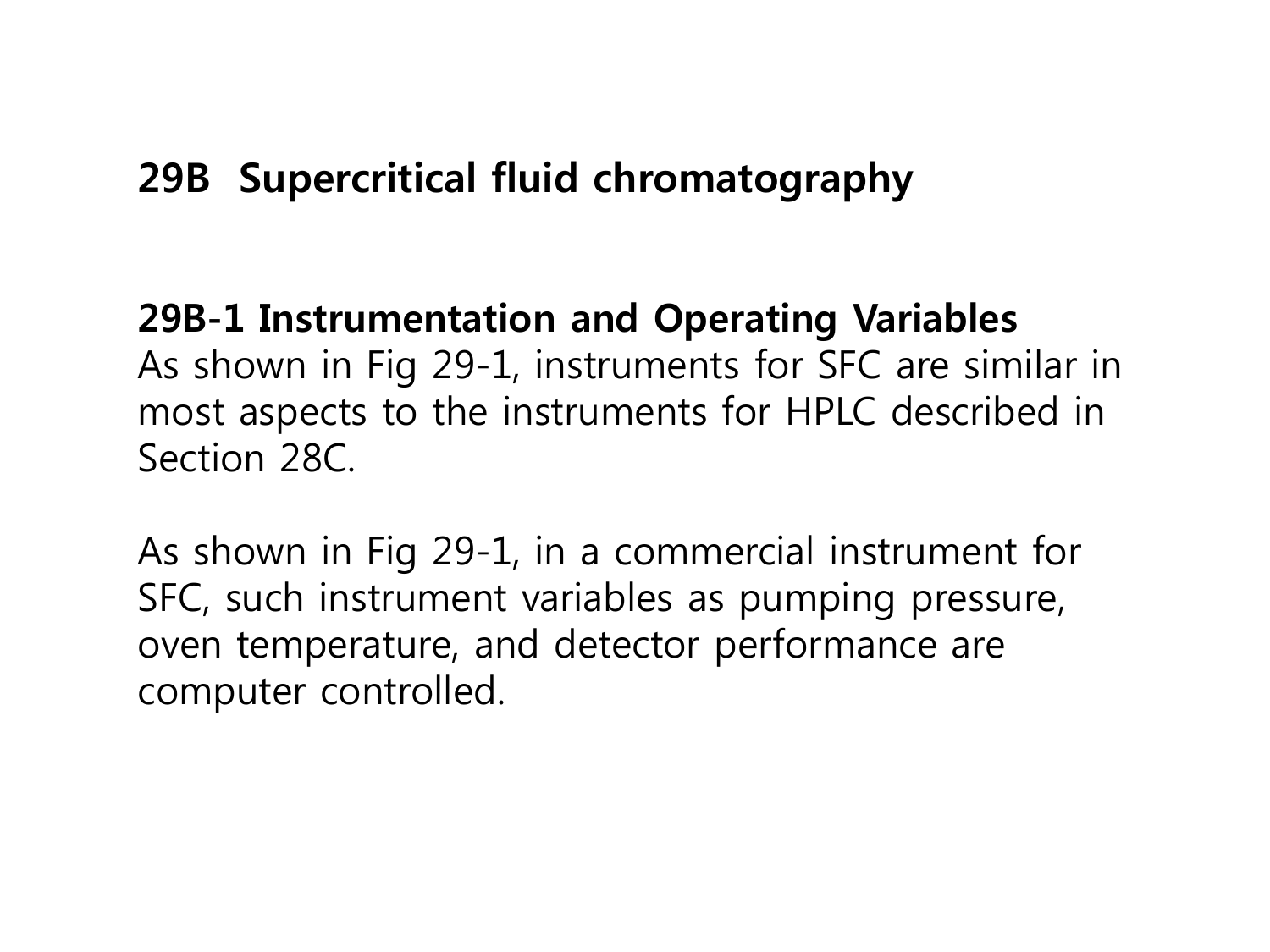## **\* Effects of Pressure**

Pressure changes in SFC have a pronounced effect on the retention factor k and thus the retention time  $t_R$ .

### **\* Stationary Phases**:

OT and PC in GC are used- Bonded and cross linked siloxanes.

- **\* Mobile Phases:** Most widely used one is CO<sub>2</sub>
- **\* Detectors**: FID in GC, Mass spec.

Fig. 29-3 Performance characteristics of ODS column with HPLC and SFC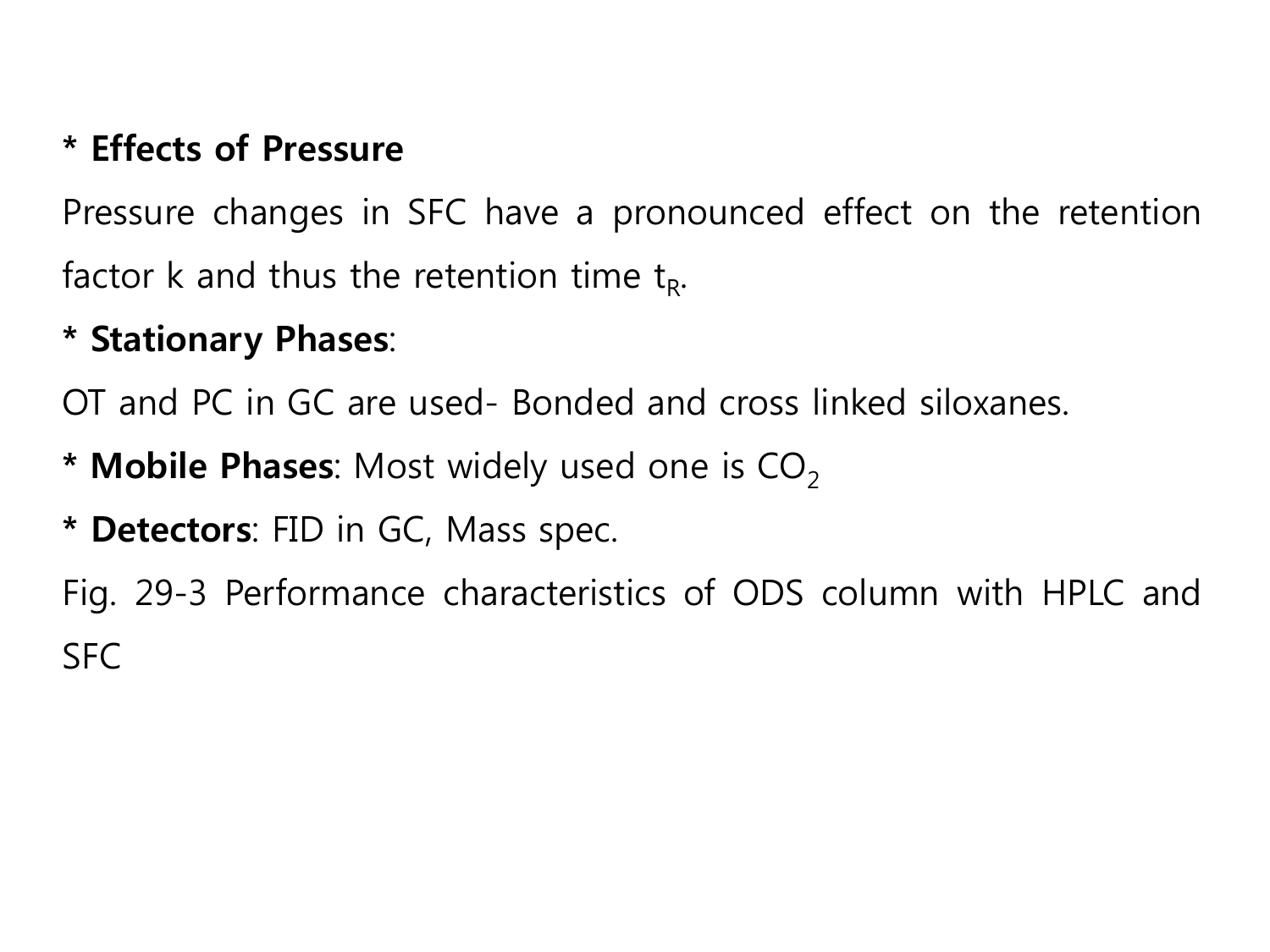Fig. 29-1 Supercritical Chromatography Schematic of an instrument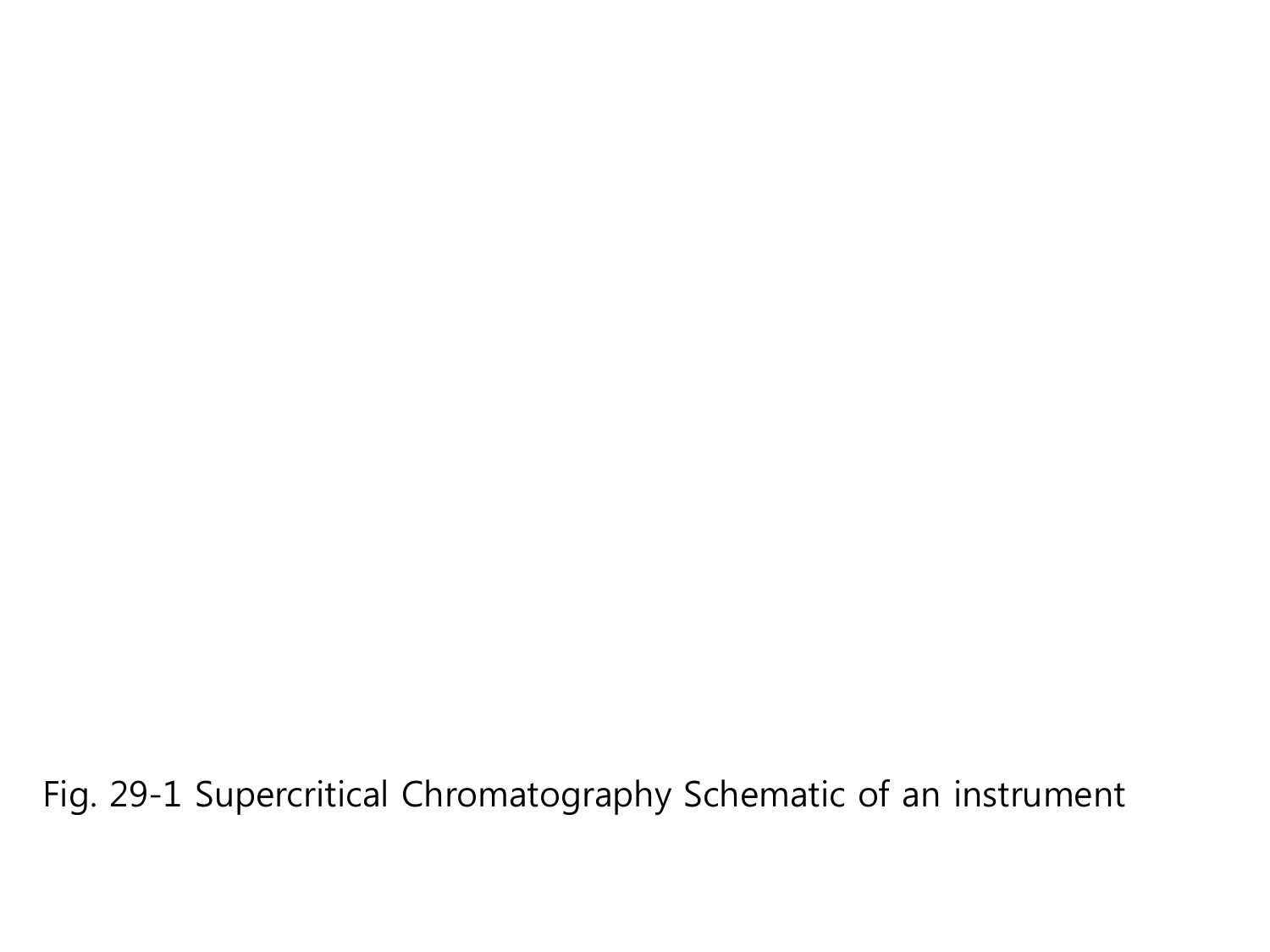Denis Berger, Supercritical Fluid Chromatography (SFC): A Review of Technical Developments, LCGC Europe, Volume 20, Issue 3 (2007). http://www.chromatographyonline.com/supercritical-fluid-chromatography-sfc-review-technical-developments 8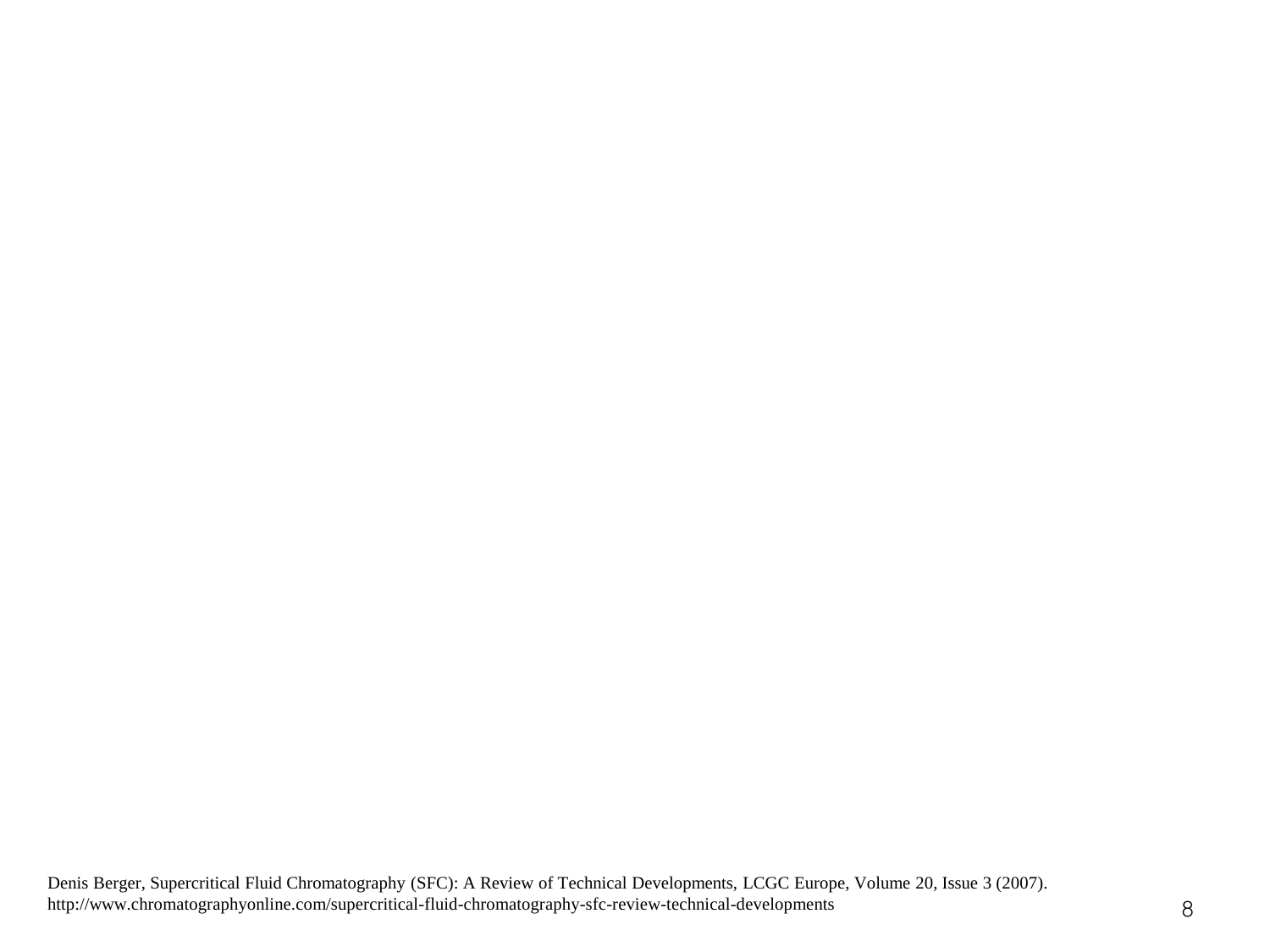### **Comparison of gradients**

GC, HPLC, and SFC each has some sort of gradient control

- GC : Temperature
- HPLC : Solvent nature and polarity
- **SFC** : Pressure **Temperature** Solvent nature and polarity

SFC offers the widest range of possible control, but longest development time.

### **Pressure programming**

Two types of pressure programming are avalable.

 **Linear** --- like temperature programming where pressure is increased at a fixed rate.

**Asymptotic** --- rate is decreased linearly as it approaches the maximum.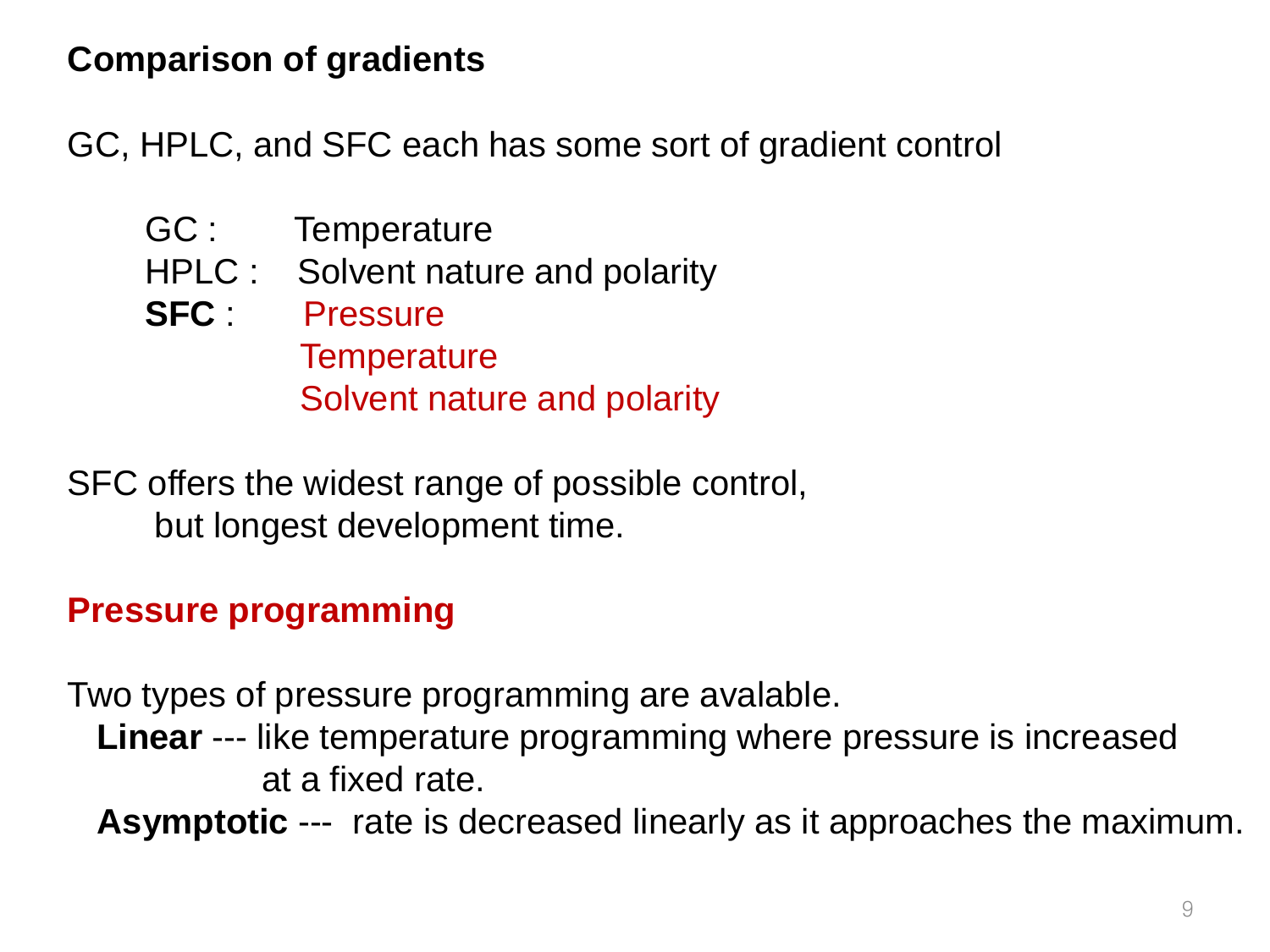### Fig. 29-2 Effect of pressure programming in SFC



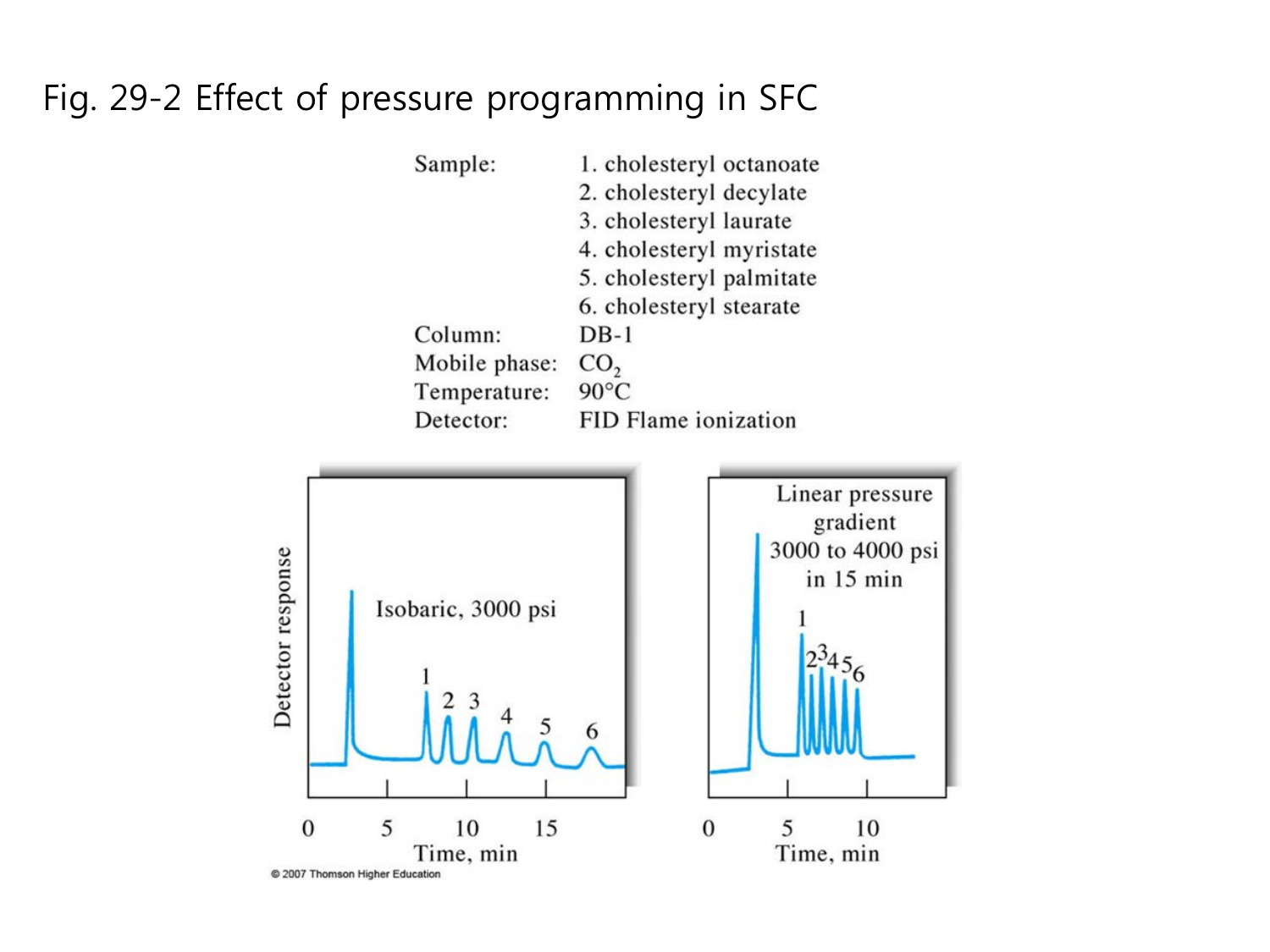# **29B-2 Comparison to other types of chromatography**  The data in Tables 29-1 and 29-2 reveal that several physical properties of supercritical fluids are intermediate between gases and liquids.

Fig 29-3. Performance characteristics of a 5-μm octadecyl  $(C_{18})$  bonded silica column when elution is supercritical carbon dioxide SFC.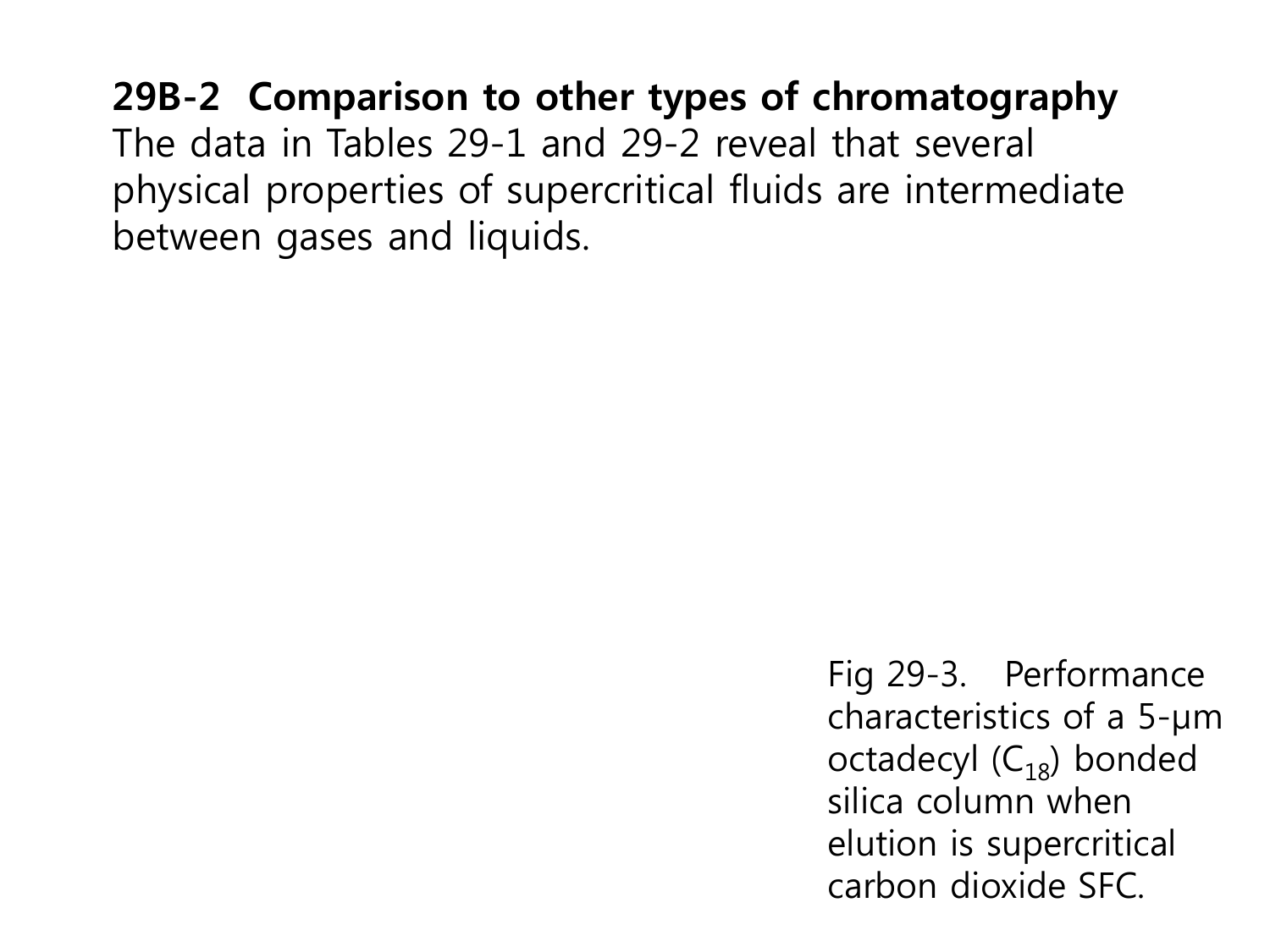

**FIGURE 29-4** Comparison of chromatograms obtained by conventional partition chromatography (HPLC) and SFC. Column: 20 cm  $\times$  4.6 mm with 10-µm reversed-phase bonded packing. Analytes: (1) biphenyl; (2) terphenyl. For HPLC: mobile phase, 65% CH<sub>3</sub>OH to 35% H<sub>2</sub>O; flow rate, 4 mL/min; linear velocity, 0.55 cm/s; sample size, 10 µL. For SFC: mobile phase, CO<sub>2</sub>; flow rate, 5.4 mL/min; linear velocity, 0.76/s; sample size, 3 µL. (From D. R. Gere, T. J. Stark, and T. N. Tweeten, Application Note 800-4, Hewlett-Packard Corp., Palo Alto, CA, 1983. With permission.)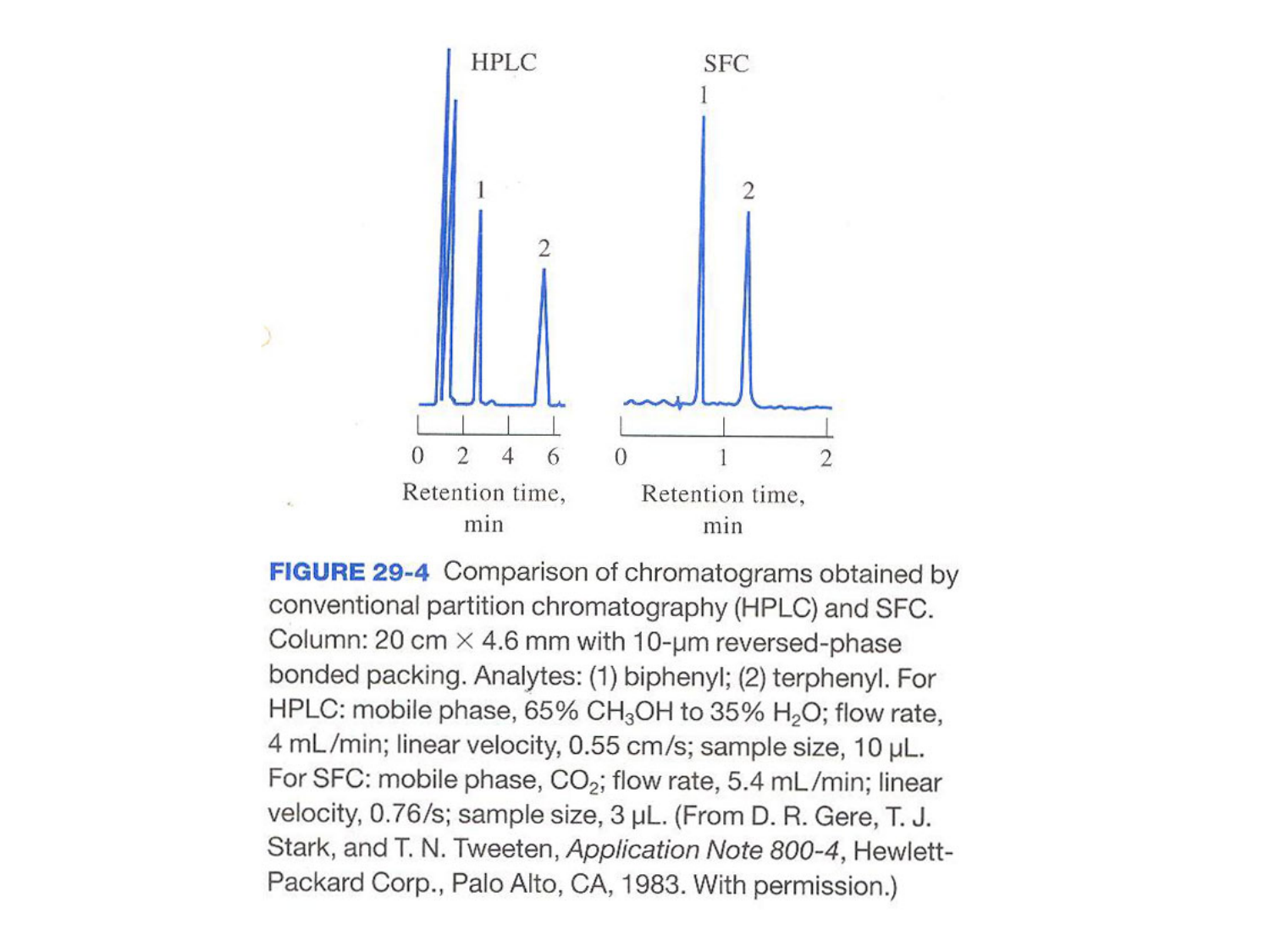Fig. 29-5 Range of molecular weight(daltons) and size (um)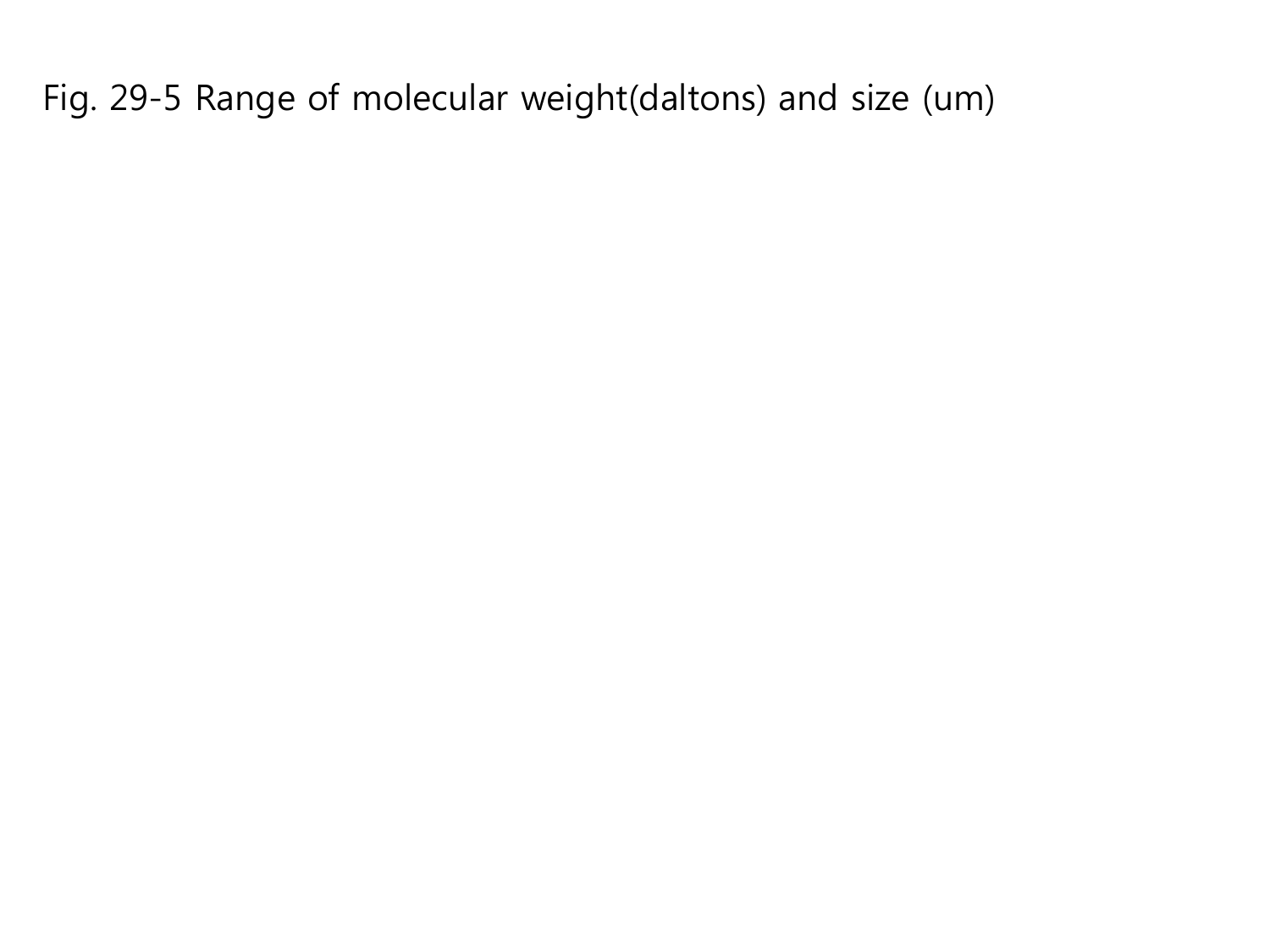## **29B-3 Applications**

Fig 29-6 shows the separation of the enantiomers of metoprolol, a beta-blocking drug, by both HPLC and SFC.

**FIGURE 29-6** Separation of enantiomers of metoprolol by HPLC (a) and SFC (b) on a Chiralcel OD stationary phase. In (a) the mobile phase was 20% 2-propanol in hexane with 1% diethylamine; selectivity  $\alpha = 2.67$  and resolution  $R_s = 4.8$ . In (b), CO<sub>2</sub> was used containing 20% methanol with 0.5% isopropylamine;  $\alpha = 2.77$  and  $R_s = 12.7$ .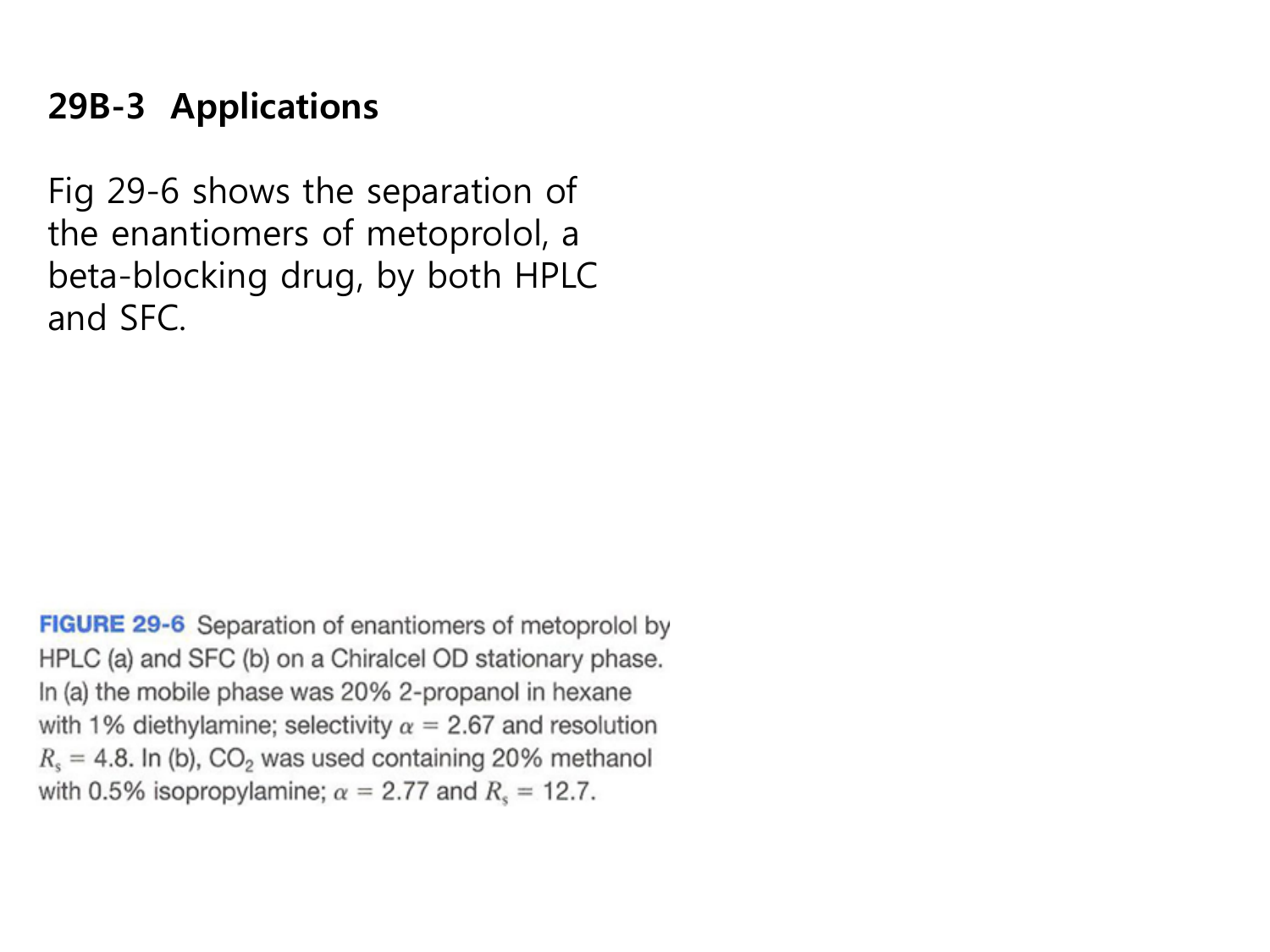

FIGURE 29-7 Separation of oligomers of dimethylpolysiloxane by SFC. (From C. M. White and R. K. Houck, HRC&CC, 1986, 9, 4. With permission.)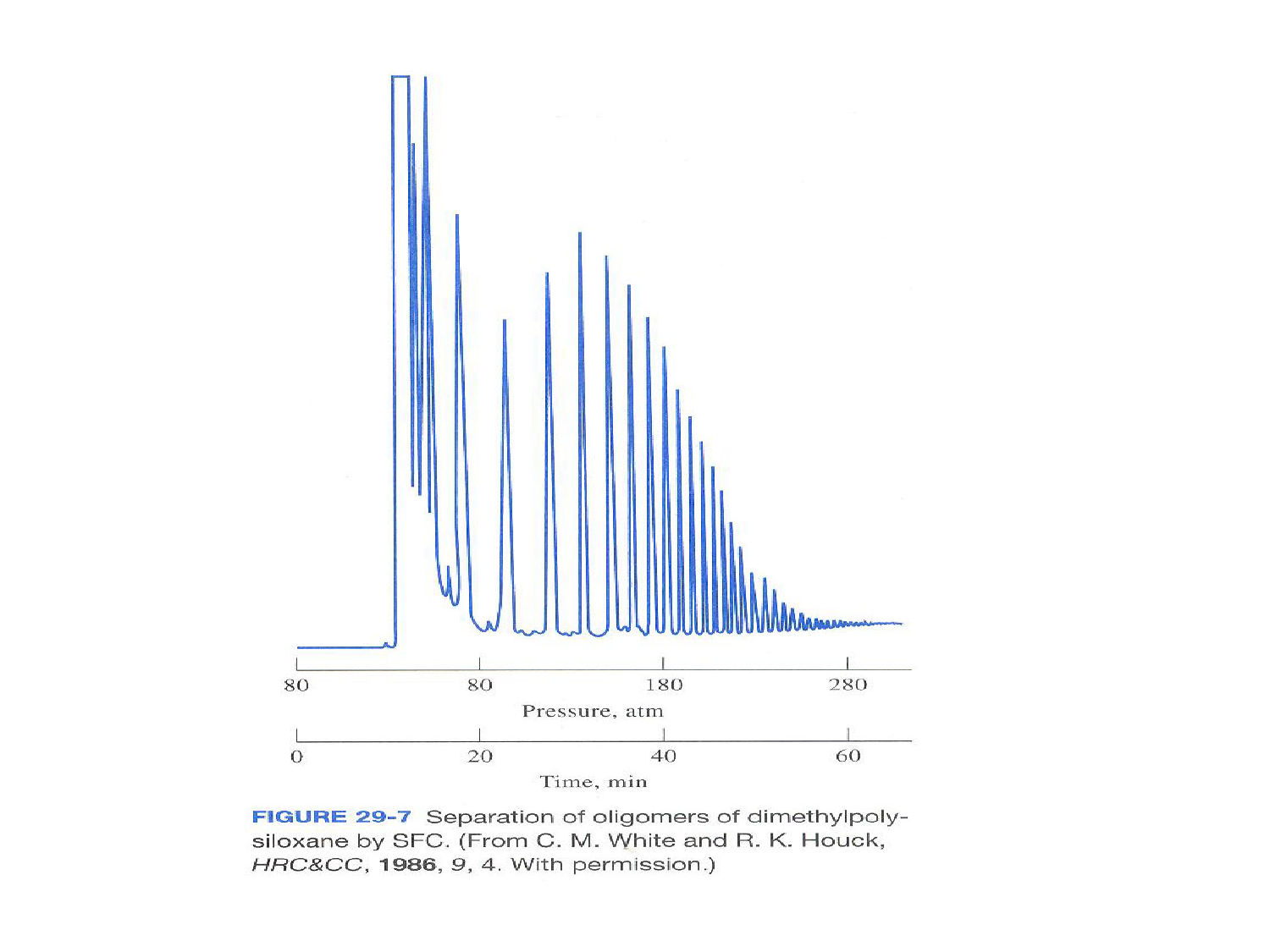

FIGURE 29-8 Portions of the supercritical fluid chromatograms of polycyclic aromatics in a carbon-black extract, illustrating the selectivity achieved by fluorescence excitation at two wavelengths. (From C. M. White and R. K. Houck, HRC&CC, 1986, 9, 4. With permission.)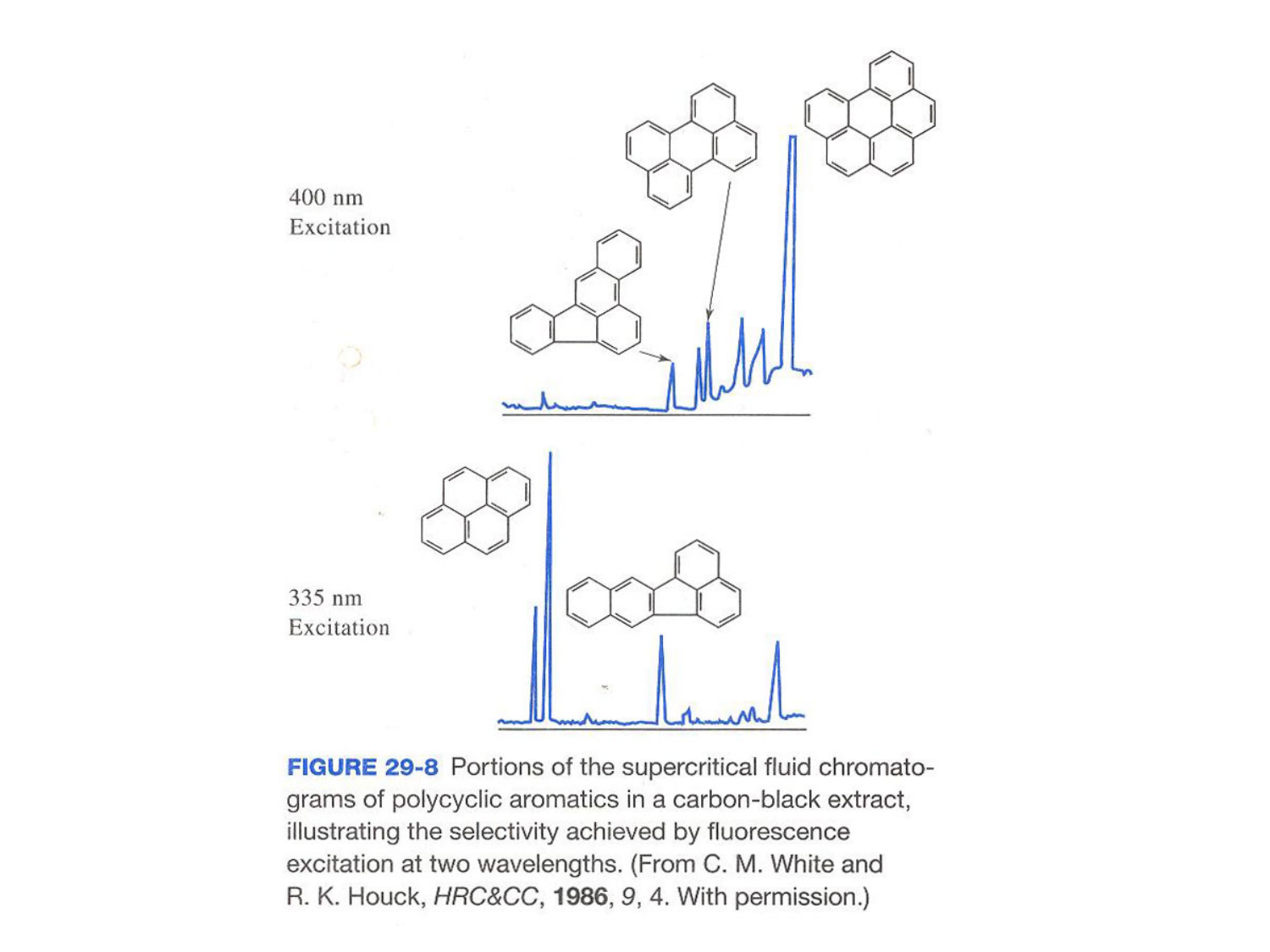Fig. 29-9 SF extraction (Off line SFC)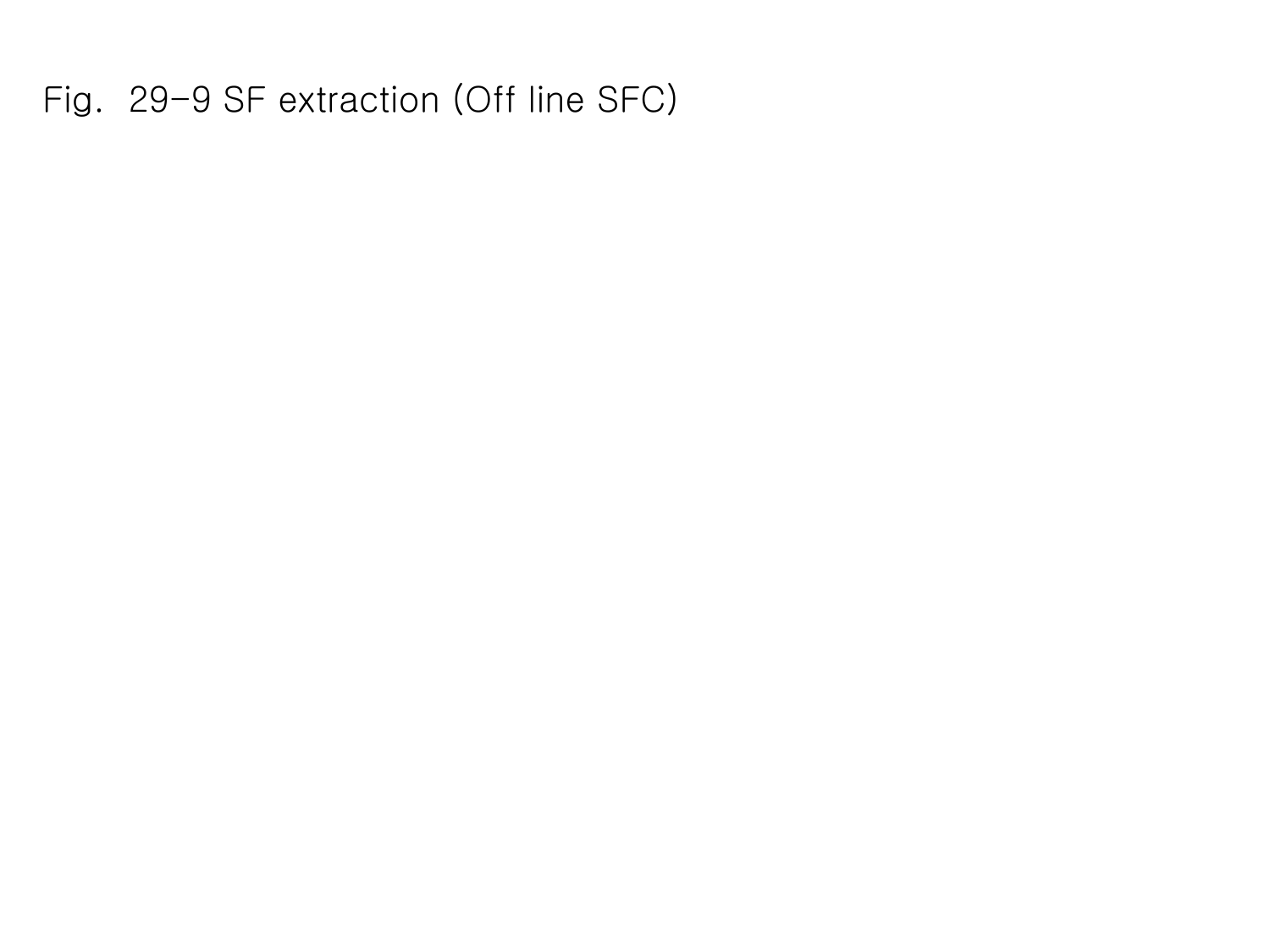# **Typical Supercritical Solvents**

| <b>Compound</b>                 | $T_c^o C$ | $P_c$ atm | $\mathbf{d}^*$ |
|---------------------------------|-----------|-----------|----------------|
| CO <sub>2</sub>                 | 31.3      | 72.9      | 0.96           |
| $C_2H_4$                        | 9.9       | 50.5      |                |
| $N_2$ O                         | 36.5      | 72.5      | 0.94           |
| NH <sub>3</sub>                 | 132.5     | 112.5     | 0.40           |
| $n-C_5$                         | 196.6     | 33.3      | 0.51           |
| $n-C_4$                         | 152.0     | 37.5      | 0.50           |
| CCI <sub>2</sub> F <sub>2</sub> | 111.8     | 40.7      | 1.12           |
| $CHF_3$                         | 25.9      | 46.9      |                |
| H <sub>2</sub> O                | 374.1     | 218.3     |                |

\* Density in g/ml at 400 atm.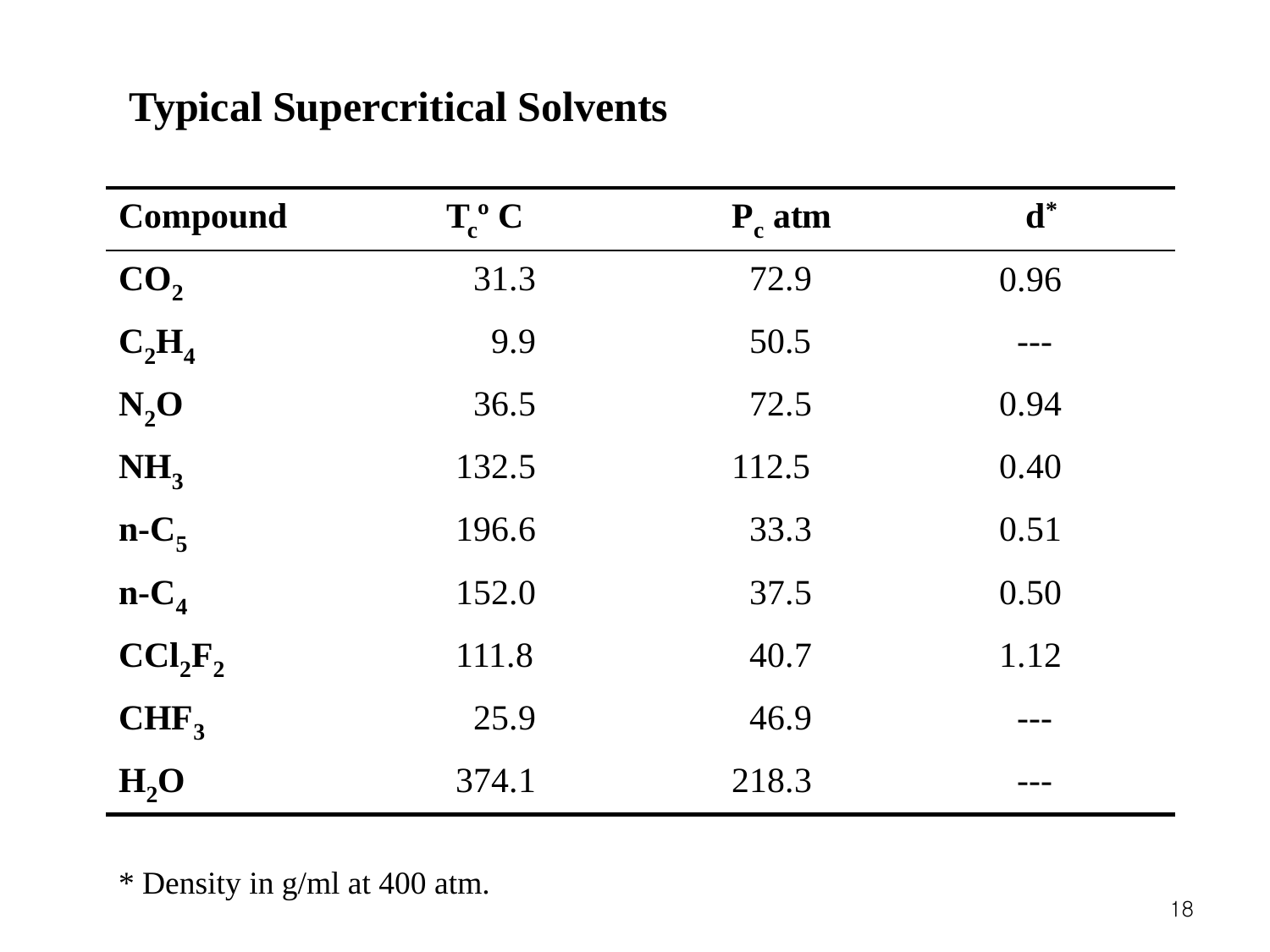# **29C Supercritical fluid extraction**

Often, the analysis of complex materials requires as a preliminary step separation of the analyte or analytes from a sample matrix.

# **29C-1 Advantages SFE**

- 1. SFE is generally fast.
- 2. The solvent strength of a supercritical fluid can be varied by changes in the pressure and to a lesser extent in the temperature.
- 3. Many supercritical fluids are gases at ambient conditions.
- 4. Some supercritical fluids are cheap, inert, and non-toxic.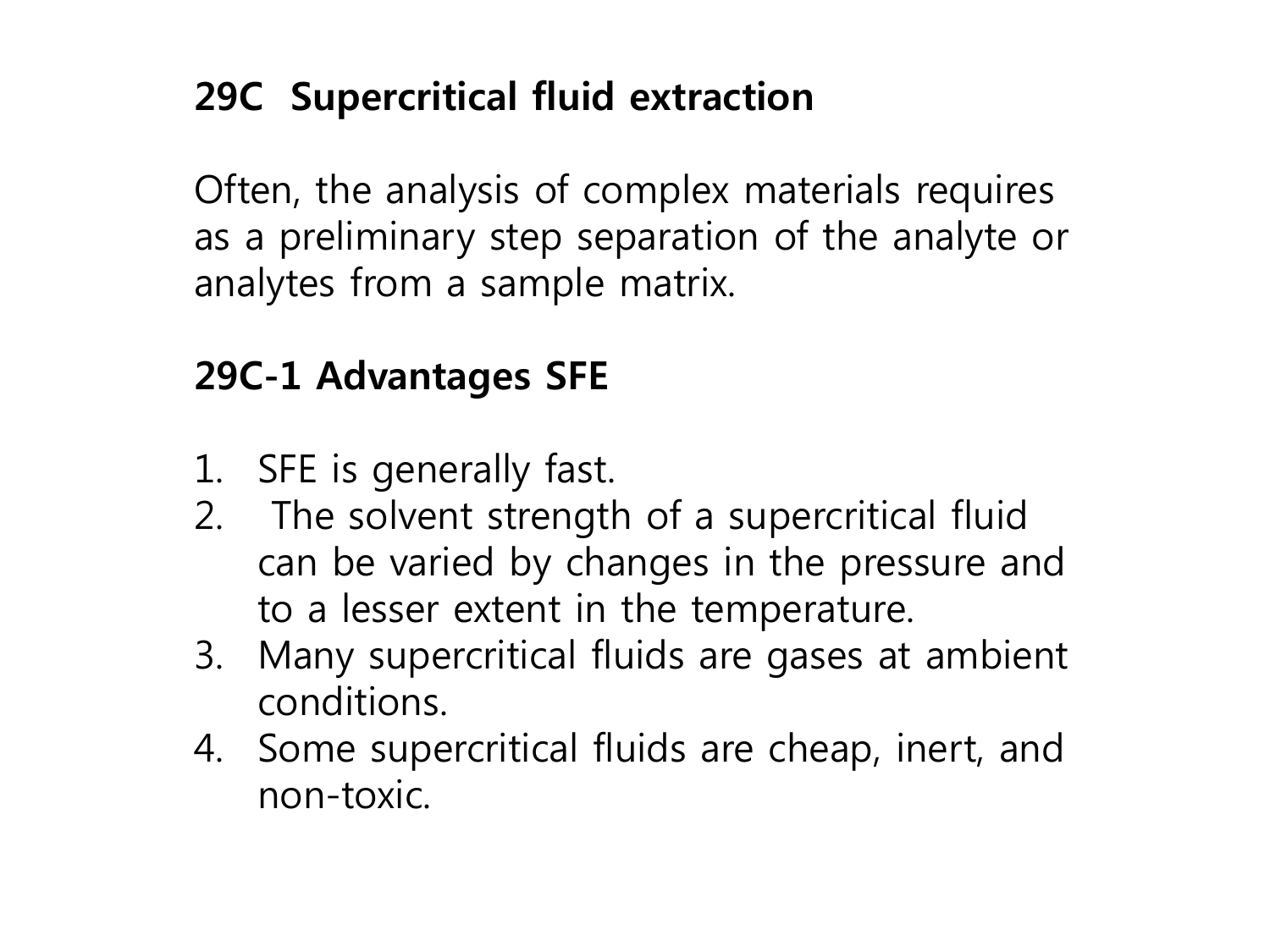## **29C-2 Instrumentation**

The instrumentation for SFE can be relatively simple as shown in Fig 29-10.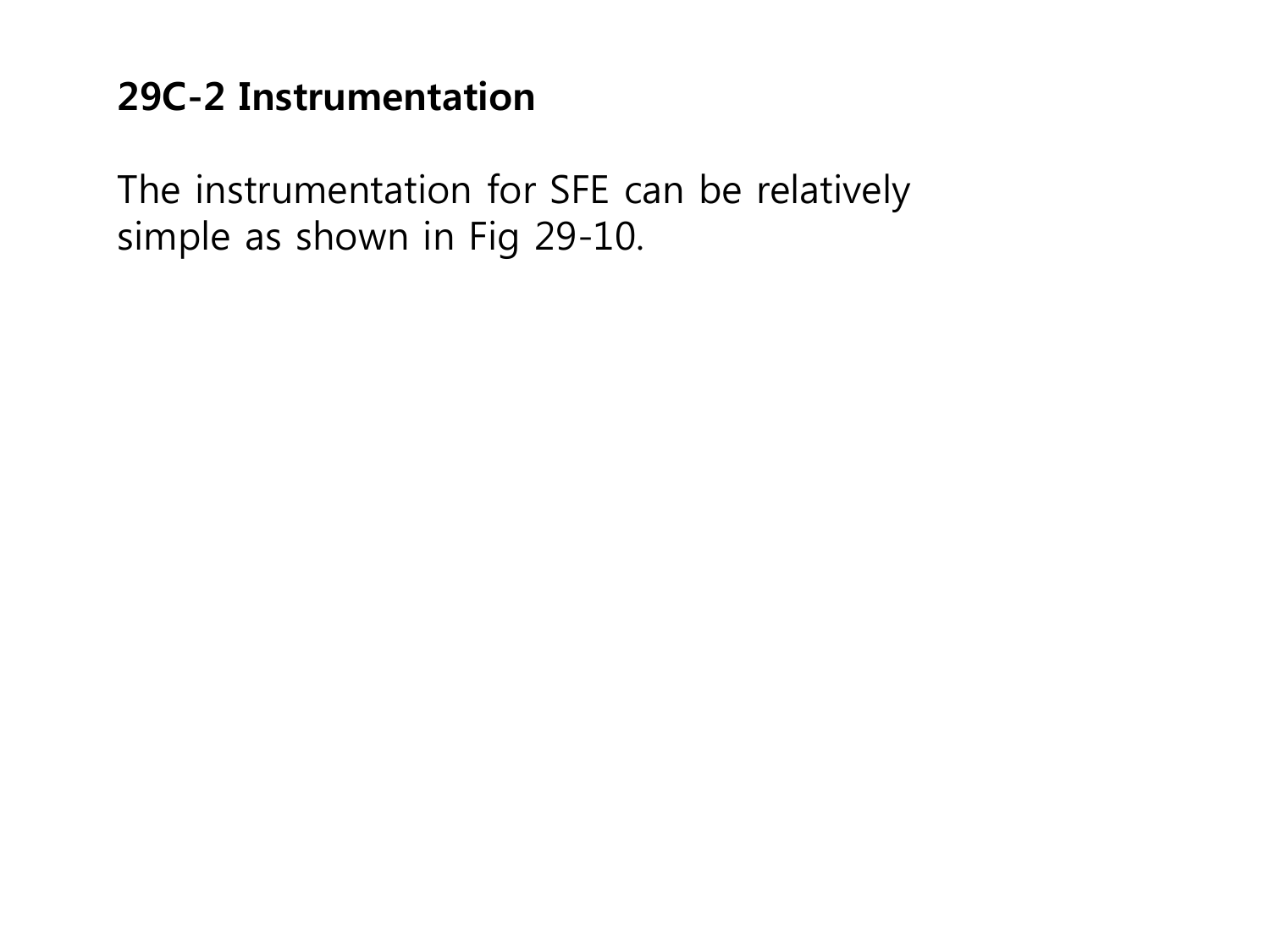# **29C-3 Supercritical Fluid Choice**

Fig 29-11 demonstrate the improved efficiency achieved by the presence of a small amount of methanol in the extraction of various materials from soil samples.

## **29C-4 Off-Line and On-Line Extractions**

Two types of methods have been used to collect analytes after extraction: off-line and on-line.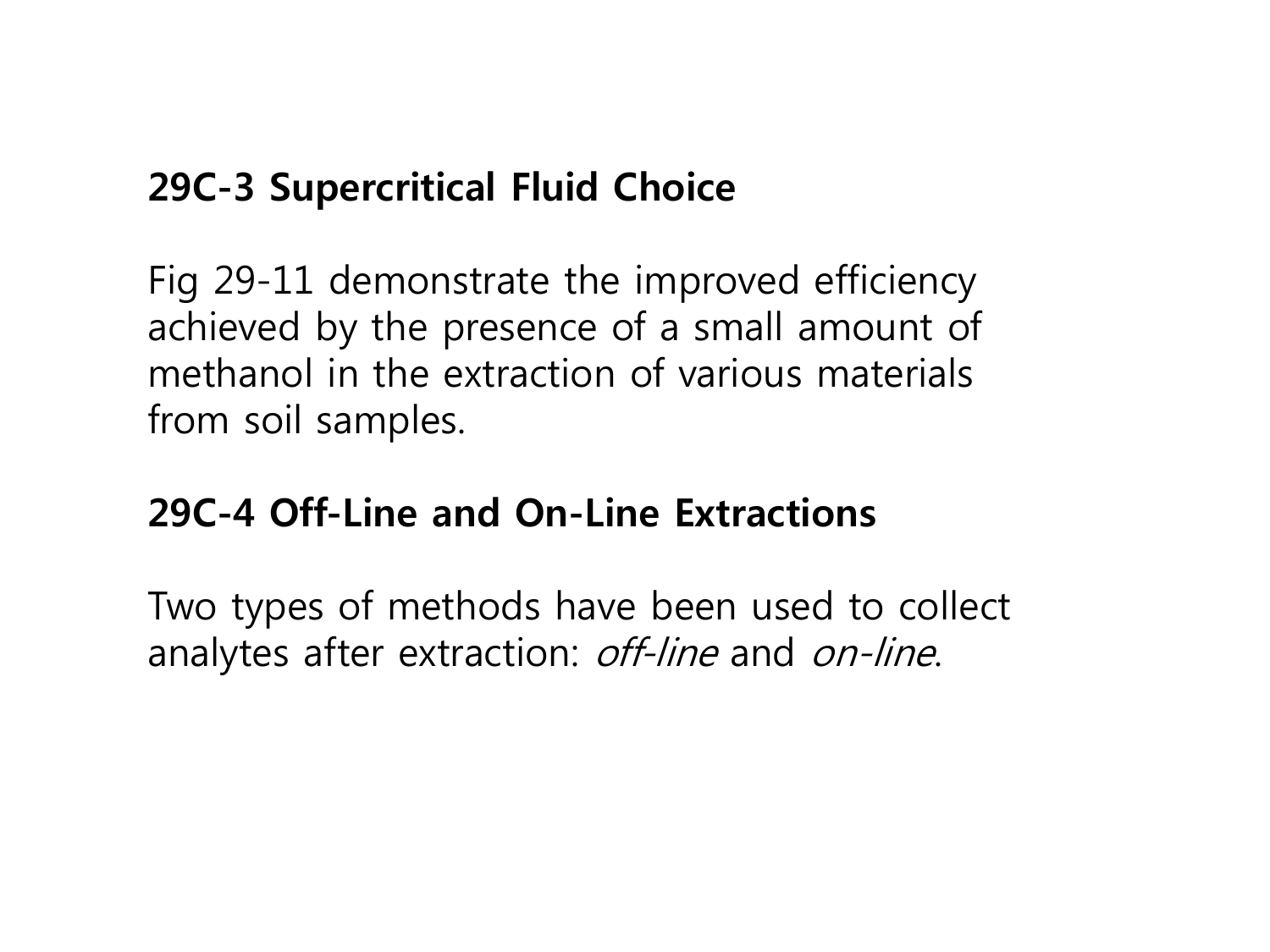

FIGURE 29-11 Comparison of extraction efficiencies obtained by using CO<sub>2</sub> and CO<sub>2</sub> modified with methanol. A soil sample was used. All extractions were for 30 min. Diuron is a common herbicide that is an aromatic substituted derivative of urea. TCDD is 2,3,7,8-tetrachlorodibenzo-p-dioxin. LAS is linear alkylbenzenesulfonate detergent.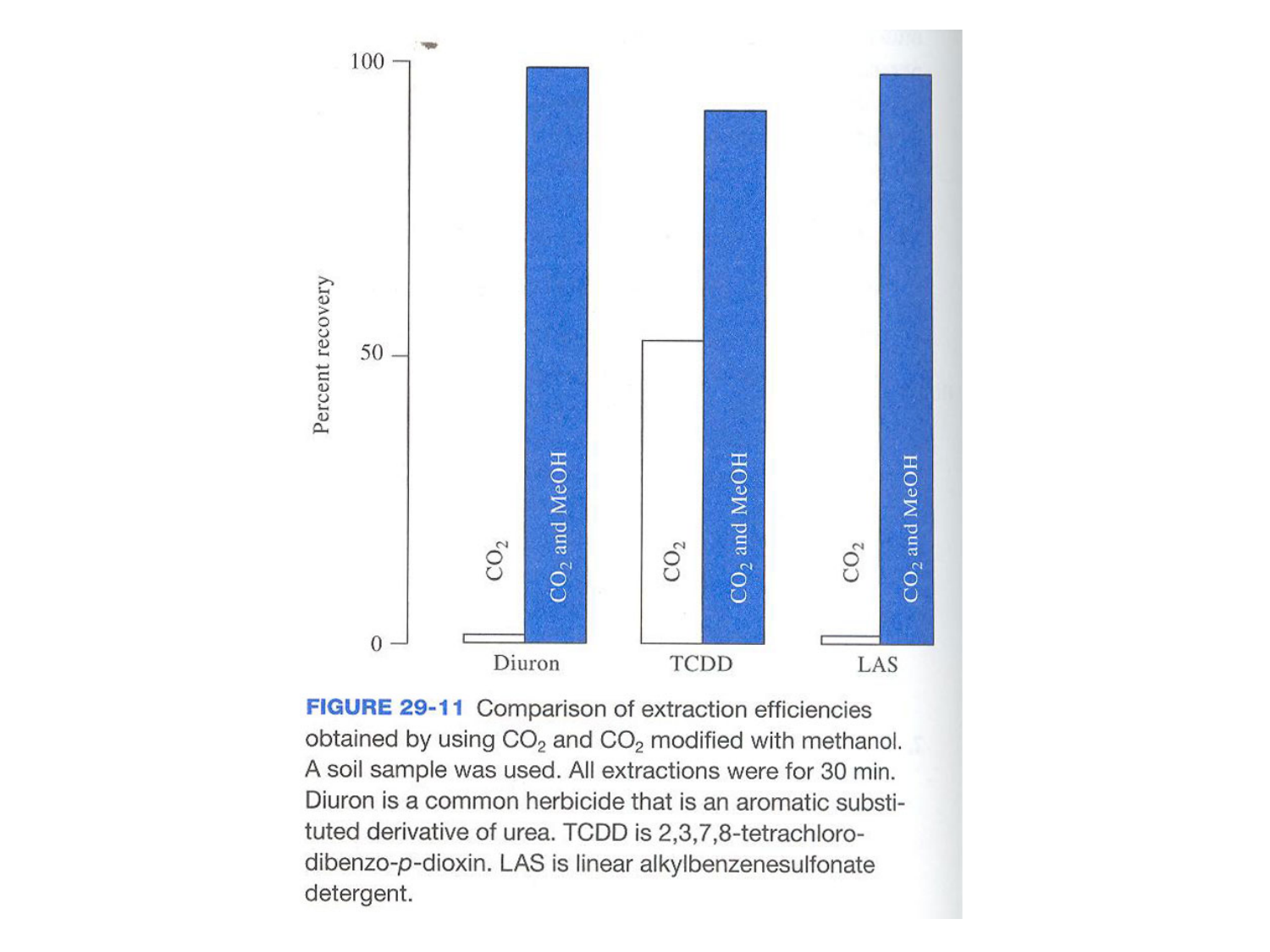# **29C-5 Typical Application of SFE**

Table 29-3 provides a few typical applications of off-line and on-line SFE.

| <b>Material</b>        | Analyte*                | Supercritical<br>Fluid | Extraction Time, Off-line (1),<br>min | On-line $(2)$  |
|------------------------|-------------------------|------------------------|---------------------------------------|----------------|
| Soils                  | Pesticides              | CO <sub>2</sub>        | 20                                    |                |
| <b>River sediments</b> | PAHs                    | $CO2/5%$ MeOH          | 120                                   |                |
| Smoke, urban dust      | PAHs                    | CO <sub>2</sub>        | 15                                    | ı              |
| Railroad bed soil      | PCBs, PAHs              | CO <sub>2</sub> /MeOH  | 45                                    |                |
| Foods                  | Fats                    | CO <sub>2</sub> /MeOH  | 12                                    |                |
| Spices, bubble gum     | Aromas and fragrances   | CO <sub>2</sub>        | 10                                    | $\overline{c}$ |
| Serum                  | Cholesterol             | CO <sub>2</sub>        | 30                                    |                |
| Coal, fly ash          | PCBs, dioxins           | CO <sub>2</sub>        | 15                                    | 2              |
| Polymers               | Additives and oligomers | CO <sub>2</sub>        | 15                                    | <sup>1</sup>   |
| Animal tissue          | Drug residues           | CO <sub>2</sub>        | 9                                     |                |

**TABLE 29-3** Some Typical Analytical Applications of SFE

\*PAHs = polycyclic aromatic hydrocarbons; PCBs = polychlorinated biphenyls.